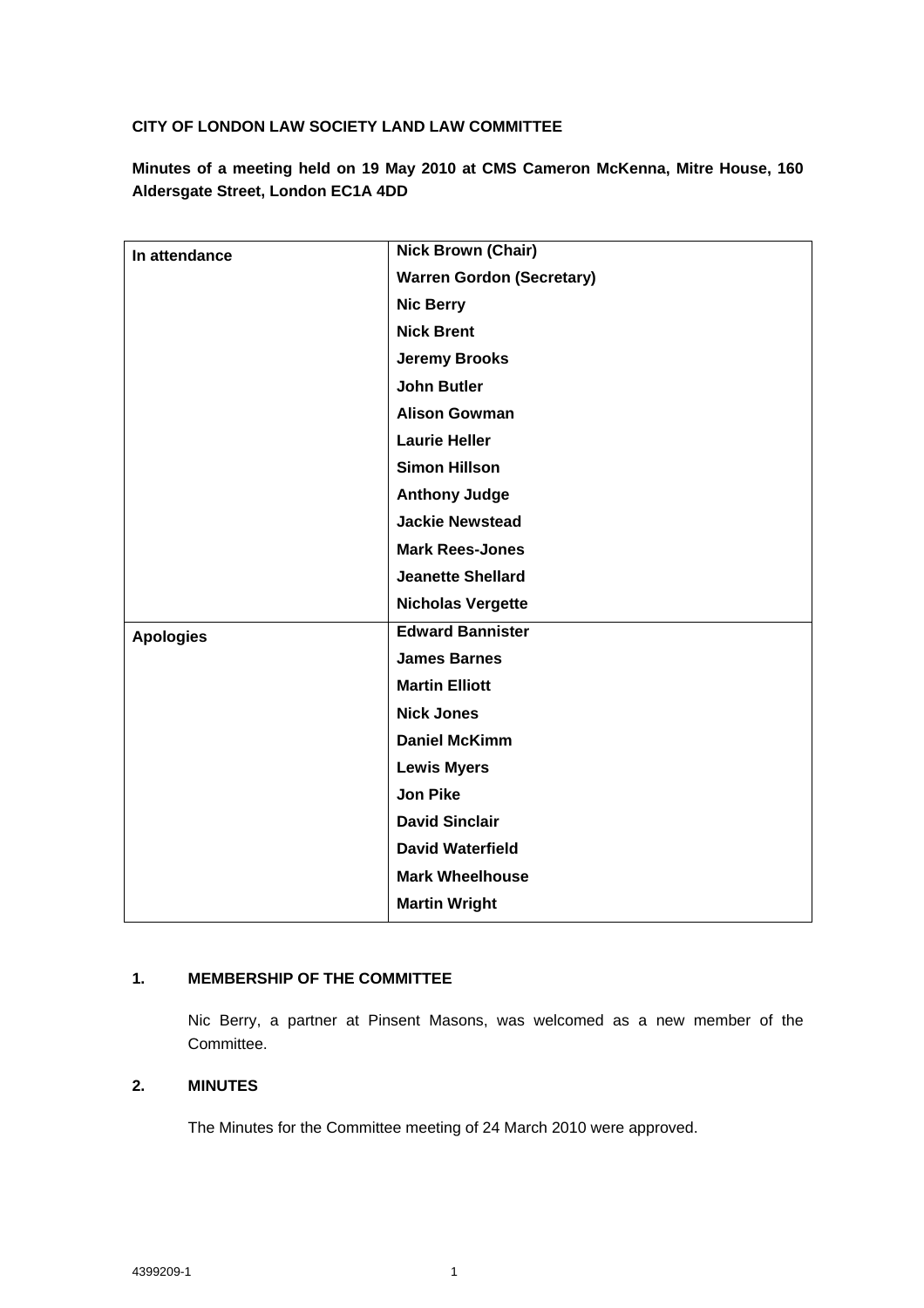## **3. LAND REGISTRY'S CONSULTATION ON E-TRANSFERS AND E-CHARGES**

Anthony Judge has kindly carefully considered and produced a summary of the Land Registry's consultation paper on e-transfers and e-charges<http://www1.landregistry.gov.uk/consultations/> . The consultation ends on 25 June 2010. The following comments reflect Anthony's summary.

The consultation relates primarily to electronic (e-) transfers and e-charges and the proposals are planned to take effect in 2011. The consultation envisages basic transfers, but it is important for the Committee to comment, because what emanates from the consultation will likely form the prototype for more complex transactions.

An important point to note is that the Land Registry's conception of electronic signatures is very different from "virtual signings", much considered of late by the legal profession. E-signing, for Land Registry purposes, is nothing like signing documents, more like authorising an on-line bank transfer.

The client will be able to e-sign by using an authentication grid card, or the client can delegate signing to their solicitor. This raises the issue of whether law firms should authenticate (sign) on behalf of their clients and there will be differing views in the profession. The Land Registry believes (despite the reservations of some) that, if there are two or more individuals as transferor, transferee or borrower, they can collectively delegate to a solicitor under section 11 of the Trustee Act 2000. The proposed rules allow for such collective delegation using a prescribed form. The Land Registry states that a power of attorney is unnecessary.

The consultation envisages standard wording on indemnity and other covenants. There should be the option to vary the wording. There should also be the ability to insert freehand drafting on e-charges.

The consultation proposes, essentially, e-lodgement rather than e-conveyancing- this is because there remains the "registration gap" between "making the e-transfer effective" and submitting the e-AP1 to apply to change the register. There will still be a period (which, admittedly, may be quite short) between when "completion" takes place and when legal title passes following the change of the register. The current proposals do not envisage pushing the proverbial button to complete and, as a result, automatically change the register. So, in theory, *Brown and Root* issues potentially remain.

The proposals have some inflexibility in the inability to change the e-transfer after all the e-signatures have been attached (without having to create a new e-transfer and electronic bundle). There should be flexibility to make a change late on (without having to create new e-documents) even after the e-signatures have been attached, provided, for example, the e-signatures are reapplied after the change has been made.

A key element of the proposals is when the e-transfers (and e-charges) take effect. The Land Registry suggests a number of options, but the one that appears most appropriate for transactions involving members of the Committee is that the e-transfer takes effect on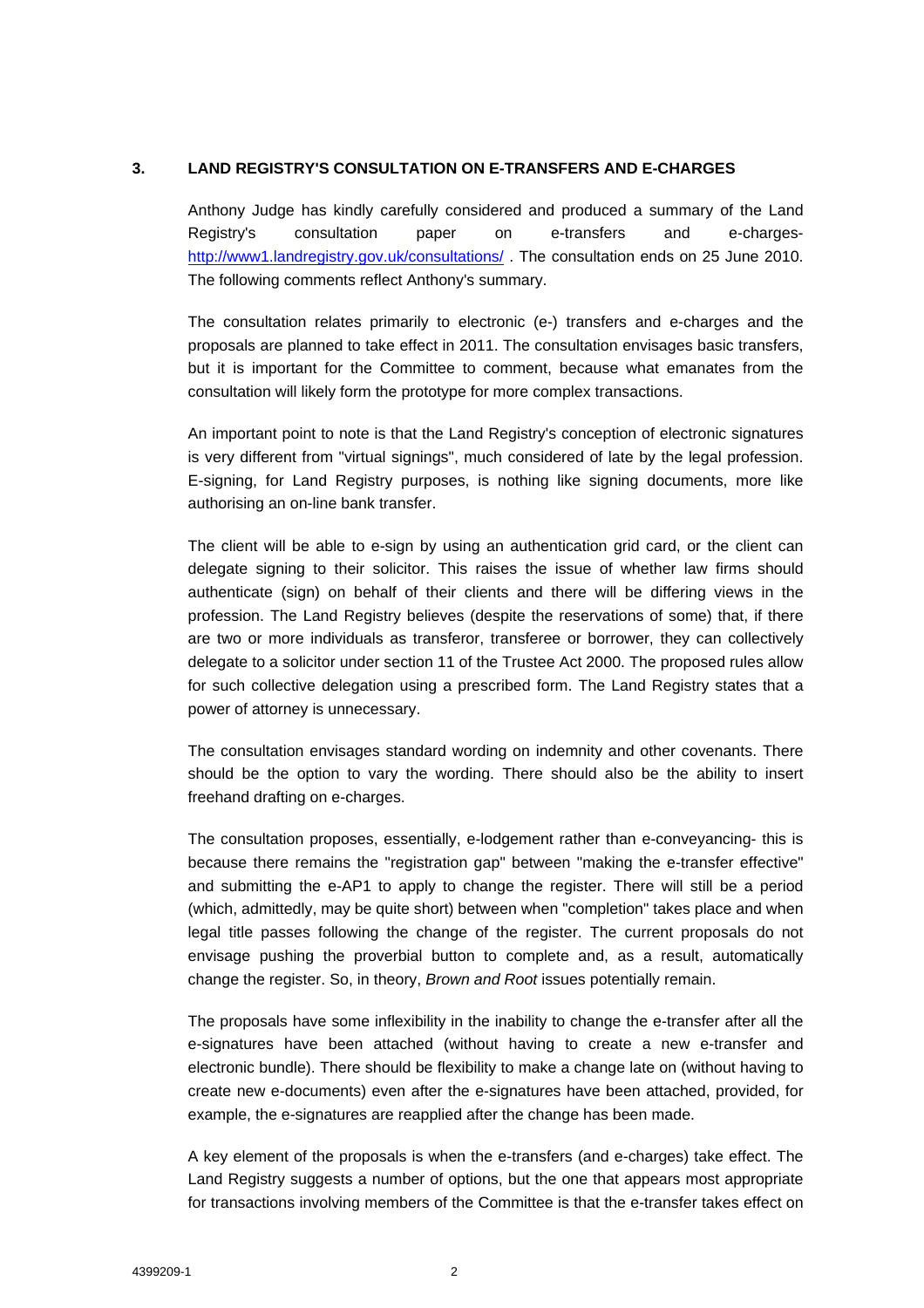completion of the purchase of the registered estate, with the "Subscriber" (usually the solicitor acting for the transferor) having to notify the registrar, as soon as reasonably practicable, of the date when completion took effect. This would allow for the solicitor to notify the Land Registry, after the event, of the date of completion.

So, if completion took place on a particular day, but, for whatever reason, the Land Registry could not be notified until the following day, the e-transfer can still take effect on the preceding day. It is, however, unnecessary to include an obligation in the e-transfer for the transferor's solicitor to notify the registrar- this is better dealt with through undertakings. Both the solicitors for the transferor and transferee should be able to so notify the registrar.

The system will attach an e-charge to an e-transfer (although the transferor's solicitor will be unable to see the e-charge or know of its existence) and the e-charge can take effect automatically when the lender's solicitor notifies the Land Registry, or simultaneously with the e-transfer. In that regard, the e-charge can be "uncoupled" from the e-transfer, enabling separate notification of the e-charge taking effect.

All solicitors acting for parties to the e-transfer or the e-charge should be able to have access to the e-documentation, subject to restrictions where required.

There should be an ability to upload bespoke provisions, certainly for more complex transactions.

It was unclear how e-DS1s (which are used regularly on residential transactions) fit in with the Land Registry's proposals.

The proposals could increase the risk of fraud and the Land Registry should be able to prove to solicitors what real, practical benefits the proposed new system will bring. Otherwise, e-transfers (which are, initially, to be rolled out on a voluntary basis) will not be adopted by solicitors.

The Committee agreed to proceed with Anthony Judge's recommendations. Anthony will produce a response for the Committee's comments and for submission to the Land Registry prior to 25 June.

#### **4. FEEDBACK ON CLLS SERVICE CHARGE PROVISIONS**

Interest has been shown by the draftsmen of the RICS Service Charge Code in possibly referring to the CLLS service charge provisions (which are currently out for industry comment) in a new edition of the Code. This would be greatly welcomed by the Committee and the CLLS and Code draftsmen would liaise further on this.

#### **5. CRC ENERGY EFFICIENCY SCHEME**

There is currently a difference of approach as to whether landlords are passing CRC costs onto tenants. The property industry is grappling with a number of complexities in relation to CRC, including responsibility for CRC costs.